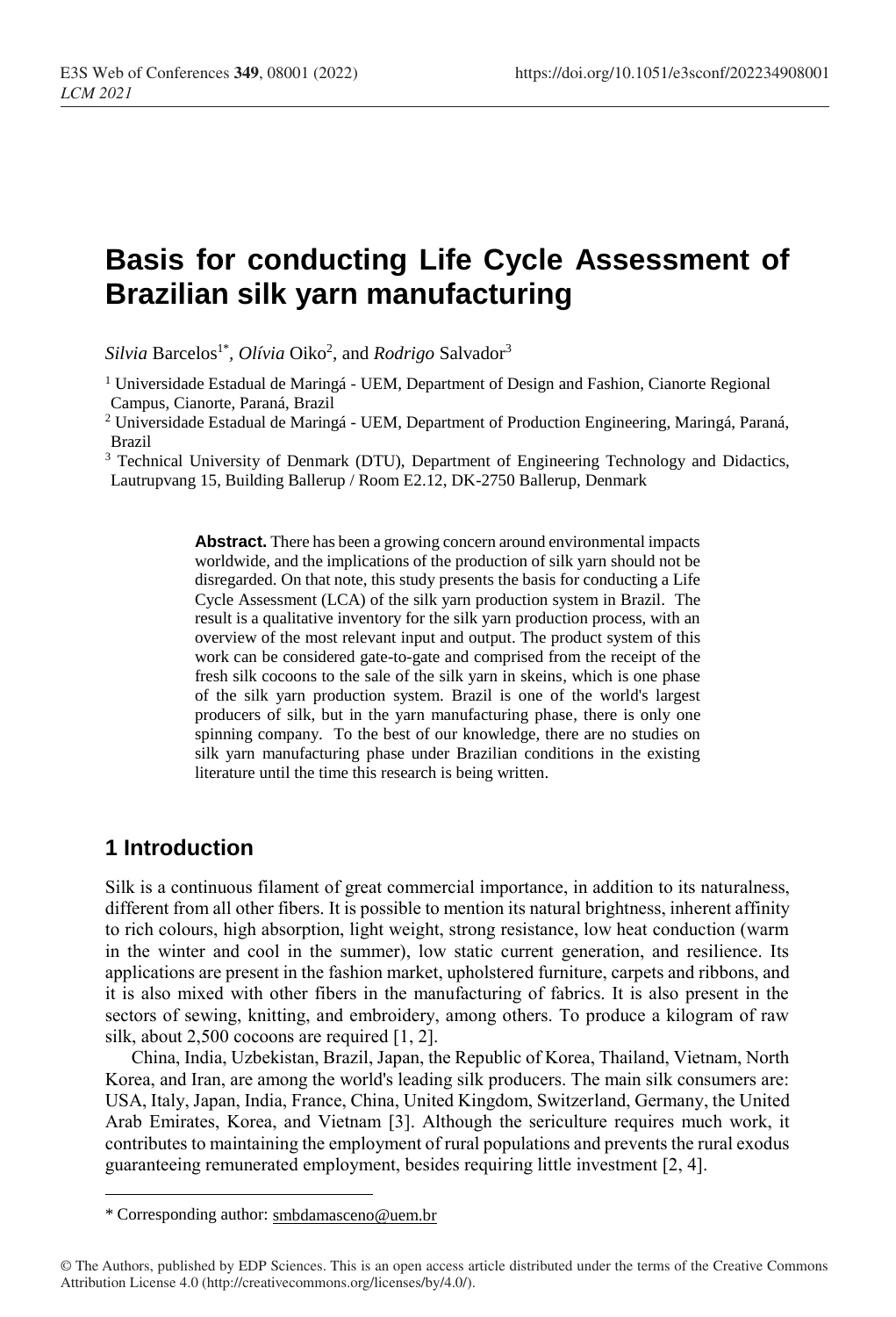From a social point of view, sericulture plays a vital role in the lives of small farming families, where they see the opportunity to reap more benefits from agriculture. Another relevant point in this scenario is that it not only prevents rural exodus, but also adds to the advantage of low investment, for a return guaranteed in a short period. The sericulture industry is considered an excellent job opportunity, allowing for entrepreneurial development for farmers.

Previous works have assessed impacts and identified opportunities for improving the environmental profile of raw silk cocoon production [5, 6]. However, it is important to consider not only the possible impacts of silk farm systems, but also, impacts in other stages of the silk supply chain. Thus, life cycle assessment (LCA) is often used as a decision support tool to compare production systems as well as to understand the impact of fibre production and to analyze the advantages and disadvantages of synthetic fibers in relation to natural fibers and vice versa.

In this sense, this study continues the initiative for conducting a Life Cycle Assessment (LCA) of the silk yarn production system in Brazil, as the first steps reported in [5, 6]. As a result, this paper accomplishes a qualitative inventory of the silk yarn manufacturing phase. To this end, this first section presents the study context and aim. The next section provides a brief background on LCA and the Methods used in this research, and then a few major issues on LCA of silk yarn under Brazilian conditions are brought to light; thereafter, a few Discussions and Final Considerations are drawn.

# **2 Methods**

#### **2.1 Life Cycle Assessment**

Life Cycle Assessment is a tool that allows assessing potential environmental impacts of goods and services [7] to find opportunities for improving the environmental performance of the system under study [8] by informed decision-making [9, 10], as LCA has repeatedly been highlighted as the most complete and robust tool for environmental profiling [11, 12]. The four phases of an LCA are depicted in Figure 1 and the characteristics of each one applied to this study are detailed thereafter.



Figure 1 - Phases of an LCA and their relationships. Source: ISO (2006a)

This study was designed for the agroindustry in the State of Paraná (Brazil), specifically for the spinning industry. It comprises phases one and two (partially) of an LCA study according to ISO 14040 and 14044 [9, 10], up to the qualitative inventory of the production of silk yarn.

**Goal and scope definition.** The objective of this study involved building a qualitative inventory for the manufacturing phase of Brazilian silk yarn. In order to accomplish this, scientific and technical literature were analysed. The boundaries of the system were defined,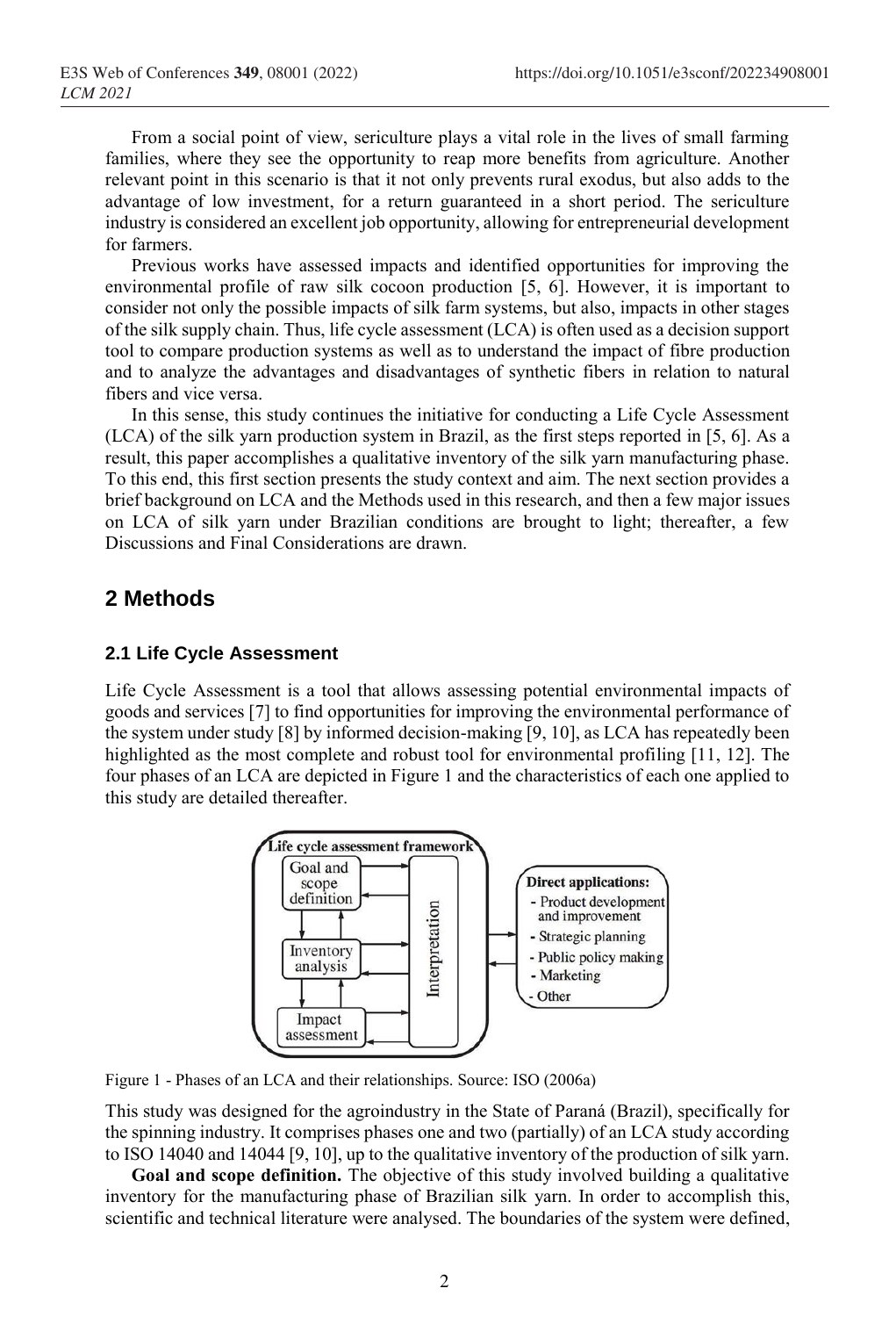and the production system was mapped according to [13]. The boundaries of the system under study, as depicted in Table 1, can be considered "gate-to-gate", since they address from the receiving of the fresh cocoons until the sale of the silk yarn. Figure 2 highlights where in the life cycle of silk our study focuses (process in bold in Figure 2). It focuses only on the manufacturing phase of the silk yarn, not involving previous processes such as mulberry cultivation or the rearing of silkworms, neither posterior phases such as use and end-of-life. No functional unit has been defined as this study comprises an initial assessment to identify the possibility to conduct a complete LCA of the referred system.



Figure 2 - Life cycle of silk.

**Life Cycle Inventory Analysis (LCI).** The processes (Figure 3) for the scope of the study (manufacturing phase of the silk production) were modelled using the OpenLCA 1.10.3 software tool. The Ecoinvent database v3.7.1 was used for modelling processes that needed secondary data. A qualitative inventory for the processes that comprise the manufacturing phase of the silk production can be seen in Table 1.

**Life Cycle Impact Assessment (LCIA).** In the LCIA phase, the input and output of the set of LCIs is used to quantify the impacts according to impact assessment methods. At this stage, one needs to decide on assessing midpoint or endpoint impacts, and indicate what categories need to be assessed. At this point, software tools are usually used to calculate the impacts. In this study no LCIA was conducted, as the study was based on a qualitative inventory.

**Interpretation.** After mapping and investigating the processes, and building the qualitative inventory, a few limitations and challenges were identified for conducting a comprehensive LCA study of the silk yarn production in Brazil. They are presented later in sections 3 and 4.

# **3 Major issues on Life Cycle Assessment of the production of silk yarn in Brazil**

The qualitative inventory, including the survey carried out in Teruya's [13] diagnosis, and the mapping of the production processes of the silk yarn in Brazil, allowed having a systemic view of the silk yarn production process as well as pointing out the main difficulties and limitations for carrying out an LCA study of the said system. The qualitative inventory for the production of Brazilian silk yarn is presented in Table 1, and the modelling of the processes is illustrated in Figure 3.

As presented in the methods section, the system comprises from the receipt of fresh cocoons until the sale of raw silk yarn. There are many challenges identified to conduct a comprehensive LCA of silk yarn production in Brazil, as presented below.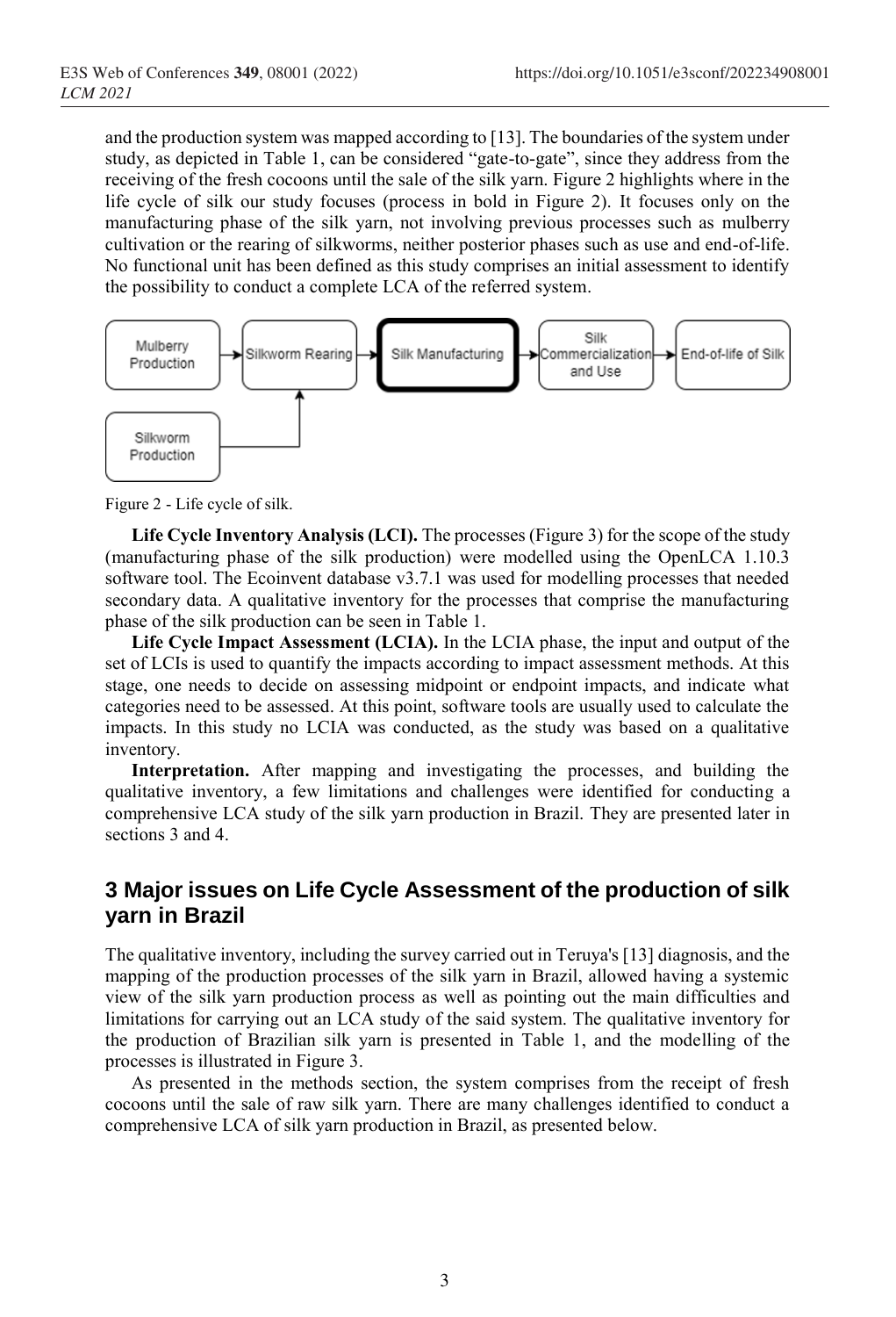| <b>Process</b>               | <b>Inputs</b><br>(material/energy) | <b>Outputs</b><br>(material/energy) |  |  |  |  |
|------------------------------|------------------------------------|-------------------------------------|--|--|--|--|
|                              | Water                              | Vapor                               |  |  |  |  |
| Vapor/boiler                 | Wood                               | Emissions of carbon monoxide (CO)   |  |  |  |  |
|                              |                                    | Emissions of nitrogen oxides (NOx)  |  |  |  |  |
|                              | Fresh cocoons                      | Dry and packaged cocoons            |  |  |  |  |
| Drying                       | Raffia sack                        | BR 09 (cut cocoons)                 |  |  |  |  |
|                              |                                    | Pupae                               |  |  |  |  |
| Sorting                      | Dry and packaged cocoons           | Sorted dry cocoons                  |  |  |  |  |
|                              | Electricity                        | BR 10 (anafaia)                     |  |  |  |  |
|                              |                                    | Non-usable cocoon                   |  |  |  |  |
| Cooking                      | Sorted dry cocoons                 | 1 quality cooked cocoons            |  |  |  |  |
|                              | Water                              | 2 quality cooked cocoons            |  |  |  |  |
|                              |                                    | Non-usable cocoon                   |  |  |  |  |
|                              |                                    | Wastewater                          |  |  |  |  |
|                              | 1st quality cooked cocoons         | Silk yarn in plastic reel (a.s.)    |  |  |  |  |
|                              | Water                              | Wastewater                          |  |  |  |  |
|                              |                                    | BR 03 (waste)                       |  |  |  |  |
| Automatic<br>spinning (a.s.) |                                    | BR 06 (pieces of silk yarn)         |  |  |  |  |
|                              |                                    | BR 15 (silk tow)                    |  |  |  |  |
|                              |                                    | Frison (saste / master yarn)        |  |  |  |  |
|                              |                                    | Non-usable part of cocoon           |  |  |  |  |
|                              | 2nd quality cooked cocoons         | Silk yarn in plastic reel (dupion)  |  |  |  |  |
| Semiautomatic                | Water                              | Wastewater                          |  |  |  |  |
| spinning                     |                                    | BR 01 (waste)                       |  |  |  |  |
| (Dupion)                     |                                    | BR 07 (pieces of silk yarn)         |  |  |  |  |
|                              |                                    | Non-usable part of cocoon           |  |  |  |  |
|                              | Silk yarn in plastic reel (a.s.)   | Silk yarn skein (sewn)              |  |  |  |  |
| Transference                 | Silk yarn in plastic reel (dupion) | Wastewater                          |  |  |  |  |
|                              | Water                              | BR 05 (pieces of silk yarn)         |  |  |  |  |
|                              | Silk yarn skein (sewn)             | Packaged silk yarn                  |  |  |  |  |
| Finishing                    | Electricity                        |                                     |  |  |  |  |
|                              | Plastic bag                        |                                     |  |  |  |  |
|                              | Carton boxboard                    |                                     |  |  |  |  |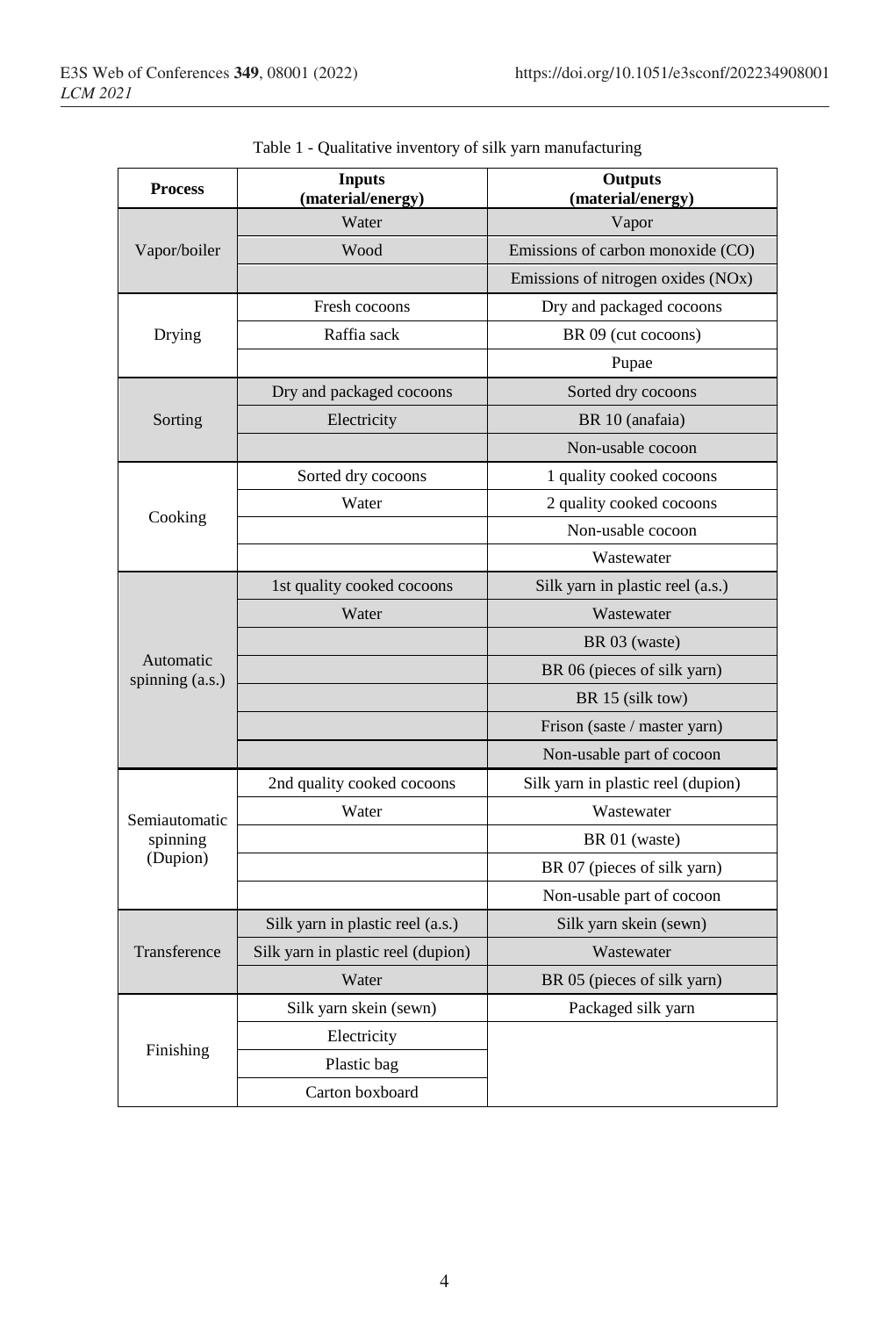|        | a a    |         |                 |         | $\blacksquare$ |                    |                |                                   |        |           |
|--------|--------|---------|-----------------|---------|----------------|--------------------|----------------|-----------------------------------|--------|-----------|
| Drying | $\Box$ | Sorting | $\Box$<br>$= 0$ | Cooking | $\Box$         | Automatic Spinning | $\blacksquare$ | Spinning<br>$= 0$                 | $\Box$ |           |
|        |        |         |                 |         |                |                    |                |                                   |        |           |
|        |        |         |                 |         |                |                    |                |                                   |        |           |
|        |        |         |                 |         |                |                    |                |                                   | 4.     |           |
|        |        |         |                 |         |                |                    |                | D market for polypropylene, gr D  |        | Finishing |
|        |        |         |                 |         |                |                    |                | D market for electricity, mediu D |        |           |
|        |        |         |                 |         |                |                    |                |                                   |        |           |
|        |        |         |                 |         |                |                    |                |                                   |        |           |
|        |        |         |                 |         |                |                    |                | D market for folding boxboard  D  |        |           |
|        |        |         |                 |         |                |                    |                |                                   |        |           |

Figure 3 – Process modelling of the silk yarn production system. Source: Authors (2021)

Lack of specific data. One of the main challenges is collecting all quantitative data needed for most processes. Many upstream and downstream processes can be found in the Ecoinvent database (for example); however, there are few inventories (even for general processes) under Brazilian conditions, thus, they are generally not regional inventories. Among those identified in the inventory in Figure 1, only the inventories for electricity and water are specific for Brazil, all remaining processes are from existing inventories under other (general/generic) geographic conditions. Nonetheless, it should be highlighted that it is possible to obtain primary data for all processes within the system boundaries, as they are controlled by the organization.

**Obtaining representative data.** For a range of the processes in which specific data are possible to be collected, data are not measured separately. For instance, electricity or water consumption might be disclosed as the sum of monthly consumption, which renders a detailed accounting of the resources consumed by a specific process to become a hurdle.

**Company openness.** As there is only one company in the country who manufactures silk yarn, it is decisive that they acknowledge the need for conducting an LCA of silk and that they express their openness to embark on this endeavor, providing the necessary data to build a complete inventory of the manufacturing process of silk yarn.

#### **4 Discussions and Final Considerations**

This study presents an initial mapping of the system being the first step to analyze the environmental issues related to the production of silk thread in Brazil.

Despite Brazil being the fifth silk producer in the world, there is only one spinning company, which still does not have specific input and output data available for some of the processes, for such mapping. However, it is possible to organize such data for future control and availability, because the organization controls all processes. These data include material, energy, effluent treatment and boiler, which makes a quality inventory difficult.

The next step to achieving the complete LCA study of silk will be to carry out a quantitative inventory of the silk yarn production with good quality using the present process map as a starting point. Quantitative data will be used to quantify impacts. To prepare the quantitative inventory, the primary data must be collected directly from the spinning company, the only one in Brazil, and the secondary data from the Ecoinvent database. The categories of impacts considered for assessment at this stage are: Freshwater Ecotoxicity (FETP), Human Toxicity (HTP), Terrestrial Ecotoxicity (TETP), Climate Change (GWP), Freshwater Eutrophication (FEP), Agricultural Land Occupation (ALOP), Water Depletion (WDP), Terrestrial Acidification (TAP), and Natural Land Transformation (NLTP).

Another limitation for conducting an LCA of such a system in Brazilian conditions at this point, is the scarcity of secondary data available for background process with high representativeness. In addition, the opening of the silk yarn manufacturer and the availability of the necessary data are essential for carrying out an LCA of the Brazilian silk yarn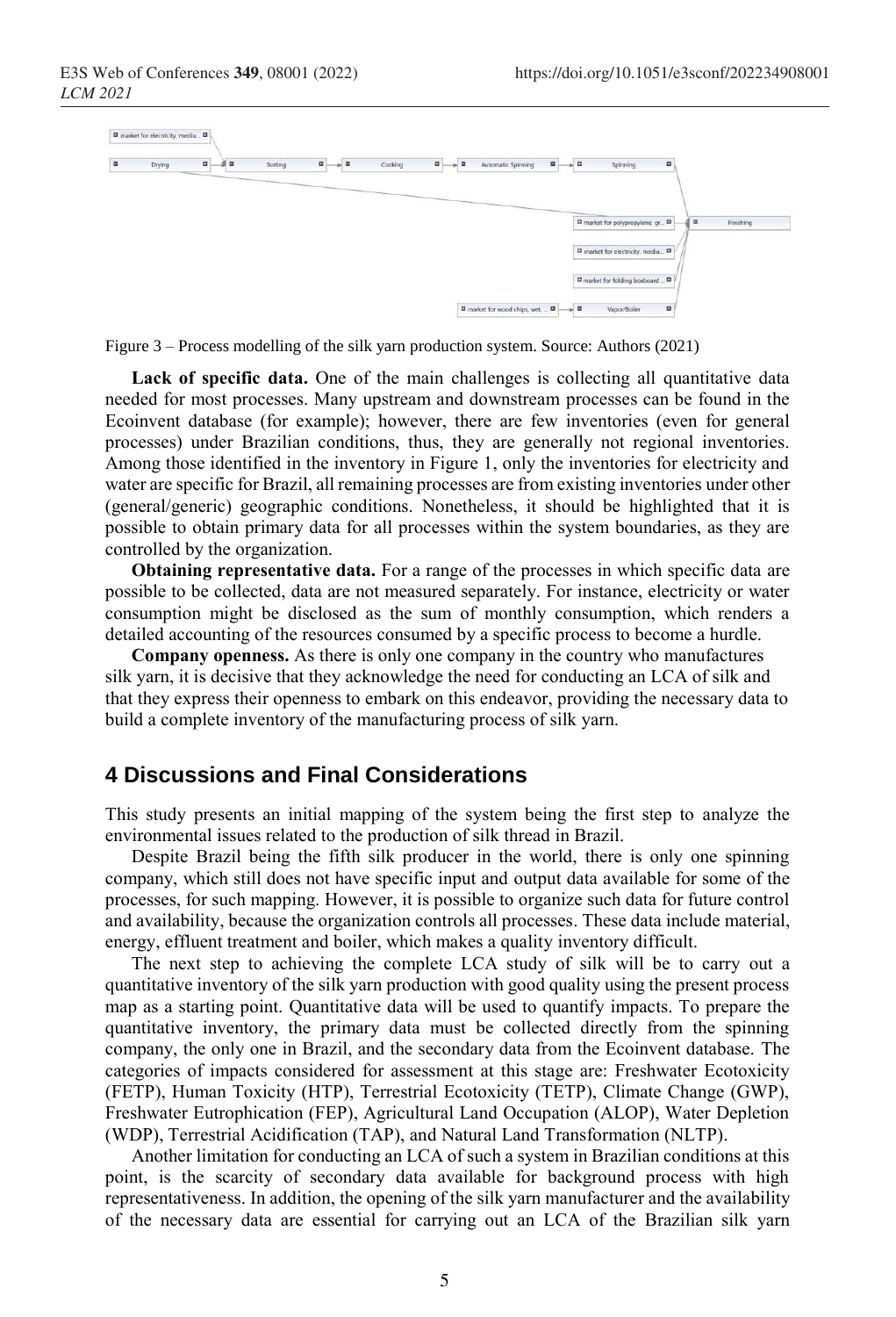manufacturing process.

So, the main particularity identified as a Brazilian condition in the yarn manufacturing phase is the concentration in one single company, differently from the mulberry and cocoon production phases where there are more relevant technological and practices differences. Other limitations are not yarn manufacturing phase specific.

In future studies it is suggested that a quantitative inventory of the production of silk yarn be carried out, using the present mapping as a starting point. It is also suggested to evaluate the environmental performance of the silk yarn production, from a complete LCA study.

This study conducted a bibliographical analysis on the textile context, specifically the silk, making perceptible the importance of the silk for the agroindustrial sector represented by its producers, as well as for the Brazilian economy. Thus, there has been an increasing concern towards a sustainable silk production chain.

#### **ACKNOWLEDGEMENTS**

The authors thank the Technology Centre of Universidade Estadual de Maringá (UEM) and Universidade Tecnológica Federal do Paraná (UTFPR). This study was financed in part by the Coordenação de Aperfeiçoamento de Pessoal de Nível Superior - Brazil (CAPES) - Finance Code 001.

### **References**

- 1. ISC International Sericultural Commission. Silk. Available at: < https://www.inserco.org/en/silk\_an\_introduction>. Accessed: 10 Jul 2019. (2019a)
- 2. R. Y. Wee, Available at: < https://www.worldatlas.com/articles/world-leaders-in-silkproduction.html>. Accessed: 12 Jul 2019. (2017)
- 3. G. M. Cirio, Available at: <http://www.agricultura.pr.gov.br/arquivos/File/deral/ Prognosticos/2018/Sericicultura\_2016\_17.pdf>. Accessed 11 Jul 2019. (2017)
- 4. ISC International Sericultural Commission. Available at: <https://www.inserco.org/ en/statistics>. Accessed: 10 Jul 2019. (2019b)
- 5. S. M. D. Barcelos, R. Salvador, M. G. Guedes, A. C. Francisco, *Introductory analysis for conducting Life Cycle Assessment of silk cocoon in Brazil*, in Proceedings of 6th SWS International Scientific Conference on Social Sciences, ISCSS, 26 Aug – 1 Sep 2019, Bulgary (2019)
- 6. S. M. B. D. Barcelos, R. Salvador, M. G. Guedes, A. C. Francisco, Sustainability, **12**. DOI: 10.3390/su12083214. (2020)
- 7. R. Salvador, M. V. Barros, J. G. D. P. Rosário, C. M. Piekarski, L. M. Luz, A. C. Francisco, Environm. Progr. & Sust. Energy, **38**, 4, 1-8. doi: <https://doi.org/10.1002/ep.13133> (2019)
- 8. M. V. Barros, R. Salvador, C. M. Piekarski, A. C. Francisco, Int. J. LCA, 1-15. doi: <https://doi.org/10.1007/s11367-018-1573-2> (2019)
- 9. ISO (International Organization for Standardization). ISO 14044: Environmental Management, Life Cycle Assessment, Principles and framework. (2006a)
- 10. ISO (International Organization for Standardization). ISO 14044: Environmental Management, Life Cycle Assessment, Requirements and Guidelines. (2006b)
- 11. N. M. P. Bocken, J. M. Allwood, A. R. Willey, J. M. H. King, Technovation, **32**,1, 19- 31. doi[: https://doi.org/10.1016/j.technovation.2011.09.005](https://doi.org/10.1016/j.technovation.2011.09.005) (2012)
- 12. W. T. Franca, M. V. Barros, R. Salvador, A. C. Francisco, M. T. Moreira, C. M.